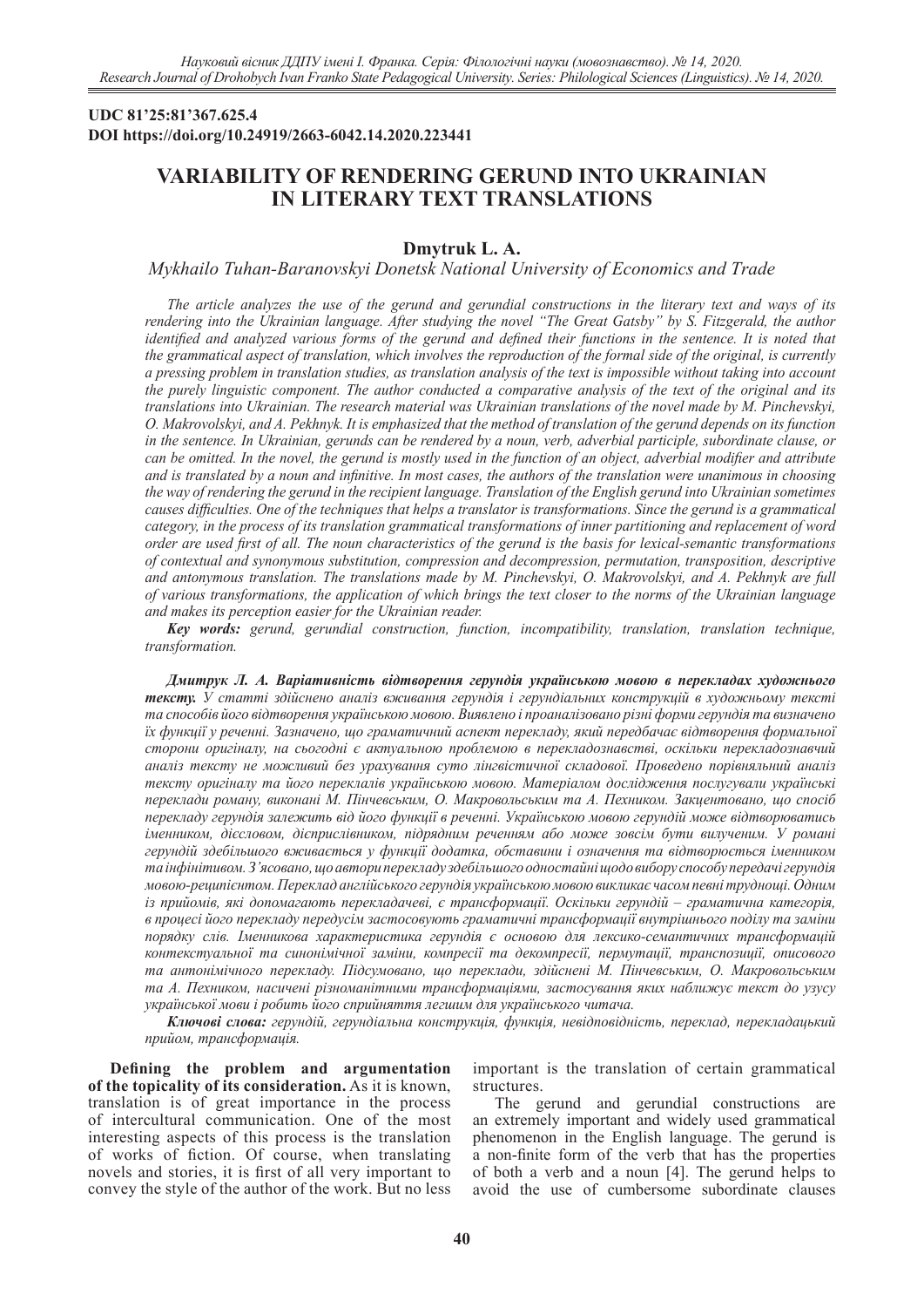and facilitates the creation of short and concise phrases, so in English the gerund is quite often used.

The main difficulties in their translation are, firstly, the absence in the language of translation of a consistency which would name the referent expressed by a gerund, and, secondly, the need to preserve its stylistic colour alongside with the denotative meaning. Difficulties in rendering this grammatical phenomenon in the Ukrainian language arise from the probability of its double interpretation, it is also worth deciding whether we are dealing with a gerund or a participle.

The issue of the gerund and gerundial constructions translation due to its controversy is a great field for a variety of studies, as to give a complete and absolute list of methods of gerund translations is currently impossible.

**Setting the goals and tasks of the article.** The **goal** of the article is to study the translation, the functions performed in the sentence and the complex application of transformations in the translation of the gerund and gerundial constructions based on the novel "The Great Gatsby" by F. S. Fitzgerald and its translations into Ukrainian made by M. Pinchevskyi, O. Makrovolskyi, and A. Pekhnyk.

**Recent research and publications.** Many English researchers were interested in the forms, functions in the sentence and translations of the gerund. Such scientists as M. Bloch, J. Golikova, K. Guzeeva, E. Izrailevich, T. Kazakova, K. Kachalova, T. Troshko, G. Verba, L. Verba and many others gave the definition of the gerund, named voices, tenses, in which the gerund can be used, its functions in the sentence. A number of scholars have studied all possible ways of the gerund and gerundial constructions translation and their functions in a sentence: V. Karaban, I. Korunets, V. Shpak, V. Slepovich and others.

Linguists' interest in the problem of translation transformations and their comprehensive study are already traditional in the course of translation theory and practice. Well-known linguists such as L. Barkhudarov, E. Breus, A. Fedorov, А. Hordieieva, L.Naumenko, V.Komissarov, J.Retsker, and many others have devoted their numerous articles and monographs to the study of translation transformations.

The analysis of different researches connected with the gerund is made in the works of Ukrainian scientists. Thus, V. Hryhorenko [5], M. Nahorna [8], T. Besiedina [2] consider different aspects of gerund rendering into Ukrainian. V. Standret [11] conducts the analysis of peculiarities of gerund translations based on the novel "Harry Potter" by J. K. Rowling. S. Ostapenko [10] analyses practical principles of gerund inferencing from the examples of "The Great Gatsby" by F. S. Fitzgerald.

It should be noticed that the novel "The Great Gatsby" and aspects of its translation into Ukrainian are in the center of attention of many scholars. O. Babenko and Ye. Marchukov [1] point at stylistic devices of psychological state of the character perception, V. Smarovoz [12] researches ways of national and cultural identity of American people rendering, O. Borysova [3] studies metaphor reproduction, K. Matvieieva and O. Mikriukov [7] – lexical transformations, Yu. Frolova [13] analyses lexical and grammatical transformation application in the process of F. S. Fitzgerald's novel translation.

The novelty of this research consists in the comparative analysis of the gerund rendering into Ukrainian and its variability based on three different translations of the novel "The Great Gatsby" by F. S. Fitzgerald made by M. Pinchevskyi, O. Makrovolskyi and A. Pekhnyk.

**The outline of the main research material.** The problem of researching gerund translation methods still remains open. This is due not only to the different views of translators on this issue, but also to the presence of numerous factors and nuances that play a significant role here.

The translation of the gerund, according to I. Korunets [6], depends on its function in the sentence. A gerund in the function of a subject or an adverbial modifier is translated mainly by a verb noun, a gerund in various functions of adverbial modifier – by different forms of a verb (including a participle) or a subordinate clause.

However, it should be noted that the decisive factor in the translation of the gerund is often not its function in the sentence, but its lexical meaning and ease of use of a Ukrainian grammatical form.

Gerundial constructions are rendered into Ukrainian by subordinate clauses, infinitives, nouns and adverbial participles [6].

As it is known, the translation process is not a simple replacement of units of one language with units of another language. On the contrary, it is a complex process that involves many difficulties that the translator must overcome. One of the tools that helps a translator is transformations.

Since the gerund is a grammatical category, in the process of its translation, first of all, one can observe the use of grammatical translation transformations: inner partitioning and replacement [9].

The noun properties of the gerund are the basis for lexical-semantic transformations: contextual and synonymous substitution, descriptive and antonymous translation, compression and decompression, transposition and permutation [9]. Since there is no corresponding gerund form in the Ukrainian language, transformations are mostly of complex nature and are an inevitable process on the way to creating an adequate translation.

Let's consider the main ways of translating gerund and gerundial constructions and the application of various transformations on the example of the Ukrainian translations of the novel "The Great Gatsby" by F. S. Fitzgerald's, performed by M. Pinchevskyi, O. Makrovolskyi, and A. Pekhnyk.

The work on the text allowed to single out about 100 examples of the use of gerunds and gerundial constructions, most of which are gerunds **in the function of an object**. To render it in Ukrainian, the authors of translations applied the following translation methods: 1) by infinitive:

*I am still a little afraid of missing* (4) – *Я й досі побоююсь випустити щось* (1) – *Я все ще боюся пропустити щось* (2) – *Я й досі побоююсь прогавити щось* (3).

As we can see in all translations infinitive is used for gerund rendering into Ukrainian.

*Well, if you're a poor driver you oughtn't to try driving at night* (4) *– Якщо ви недосвідчений водій, нащо було братися вночі за кермо?* (1).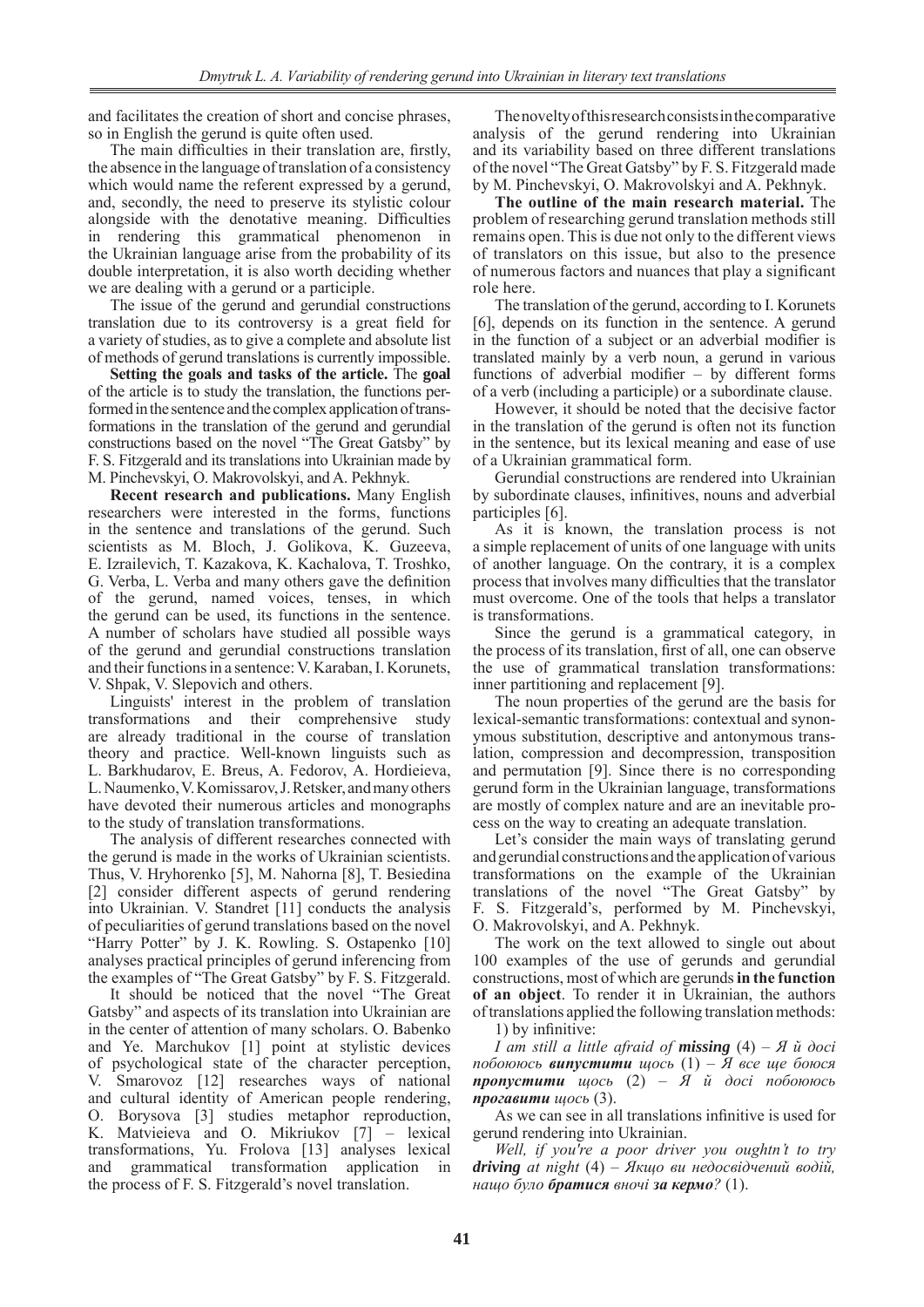*Imagine marrying anybody in this heat!* (4) – *Ні, ви уявляєте, – одружуватись у таку спекоту!* (1)

*What was the use of doing great things?* (4) – *Нащо чинити подвиги?* (1)

*Do you object to shaking hands with me?* (4) – *Ти не хочеш вітатися зі мною?* (1).

In the last example according to S. Ostapenko [10] the author of translation applied the transformation of generalization of meaning.

2) by a finite form of the verb:

*That's what I get for marrying a brute of a man* (4) – *Так мені й треба: нащо одружувалася з таким здоровезним бездушним вайлом* (1)

*… it was like skimming hastily through a dozen magazines* (4) – *Мою недовіру витіснив захват: перед моїми очима немовби горталися сторінки десятка ілюстрованих журналів* (1).

In the process of gerund rendering into the Ukrainian language, the translator comprehensively applied the inner partitioning, replacement and contextual substitution [10].

*I* wouldn't think of *changing* the light!  $(4) - A \times 6$ *нізащо не змінювала освітлення!* (1).

3) by a subordinate clause:

*I insisted on paying the check* (4) – *Я наполіг на тому, щоб оплатити рахунок* (2).

In this example the translator applied the transformation of inner partitioning [10].

4) by a noun (applying at the same time the transformation of nominalization):

*I was unjustly accused of being a politician* (4) – *Мені несправедливо закидали потяг до душевної популярності* (1) – *Мене часто звинувачували в інтриганстві* (2) – *Мене часто несправедливо звинувачували в політиканстві* (3).

As one can see O. Mokrovolskyyi translated gerund with help of abstract noun, M. Pinchevskyi used descriptive translation and A. Pekhnyk applied contextual substitution.

*Blinded by the glare of the headlights and confused by the incessant groaning of the horns* (4) – *Засліплений яскравим світлом фар, очманілий від безнастанного виття клаксонів, привид постояв, злегка заточуючись* (1)

*…we had a curious conversation about driving a car* (4) – *…ми мали цікаву розмову щодо шоферської етики* (1)

*Her throat, full of aching, grieving beauty, told only of her unexpected joy* (4) – *Крізь тамований біль, тамовану тугу в милозвучному голосі її прохопився радісний подив* (1)

*About three o'clock the quality of Wilson's incoherent muttering changed* (4) – *Близько третьої години в поведінці Вільсона щось змінилося* (1);

5) by an adverbial participle:

*This absorbing information about my neighbor was interrupted by Mrs. McKee's pointing suddenly at Catherine* (4) – *Цю вельми цікаву інформацію про мого сусіда урвала місіс Маккі, яка, показавши пальцем на Кетрін, раптом вигукнула* (1).

When translating this sentence, the transformations of inner partitioning and replacement were applied [10].

Gerunds **in the function of an adverbial modifier** was rendered by the following ways:

1) by a finite form of the verb:

*I felt that Tom would drift on forever seeking* (4) – *Мені здавалося, що Том довіку блукатиме. (1) – Відчувалося мені, що Том вічно поневірятиметься світом* (3)

*…he completed the arc by turning to inspect the people directly behind* (4) *– …на завершення цього кругового огляду він озирнувся й подивився на тих, хто сидів позад нього* (1)

*I went in – after making every possible noise in the kitchen, short of pushing over the stove* (4) – *Перше ніж увійти, я влаштував гармидер на кухні, хіба що не перекинув плиту* (1)

*…he provided for such contingencies by reposing more and more trust in Gatsby*. (4) – *…щоб уникнути всіляких неприємностей, він дедалі більше покладався на Джея Гетсбі* (1)

*…he spent that time going from garage to garage thereabout*. (4) – *Вільсон цей час ходив від гаража до гаража* (1);

2) by an adverbial participle:

*…after boasting this way of my tolerance*  (4) *– похвалившись своєю терпимістю*  (1) – *похвалившись своєю терпимістю* (3) – *нахвалившись моєю терпимістю* (3).

In this part all translators are unanimous in their decision.

3) by a subordinate clause:

*…the only place in the garden where a single man could linger without looking purposeless and alone* (4) – *…єдиного місця в саду для самотнього гостя, який не хоче виглядати неприкаяним і зайвим* (1).

In the process of this sentence translating M. Pinchevskyi applied the transformations of inner partitioning and negativation.

4) by a noun (alongside with the transformation of nominalization):

*Aware of the loud beating of my own heart I pulled the door to against the increasing rain* (4) – *Чуючи калатання власного серця, я повернувся і щільніше причинив вхідні двері: дощ знову посилився* (1);

5) by omitting gerund:

*…instead of being the center of the world* (4) – *здавався мені не славним осереддям всесвіту* (1) – *не здавався мені гарячим центром всесвіту* (3).

But Pekhtyk translate the gerund in this phrase with help of the infinitive applying at the same time inner partitioning: *замість того, щоб бути центром невсипущої світобудови* (2).

*…his wife, after attempting to laugh at the situation in a dignified and indifferent way, broke down entirely and resorted to flank attacks* (4) – *…його дружина спочатку статечно вдавала, ніби це її зовсім не обходить і навіть потішає, але врешті не втрималася й перейшла до флангових атак* (1).

A significant part of the sample is gerund in the function of a predicative (nominal, aspect verbal) of the predicate. For its translation the author used:

1) a finite form of the verb:

*he kept saying…* (4) *– …заявив він* (1)

*I'm absolutely in training*  $(4)$  – *Перед грою я не п'ю* (1):

2) a noun: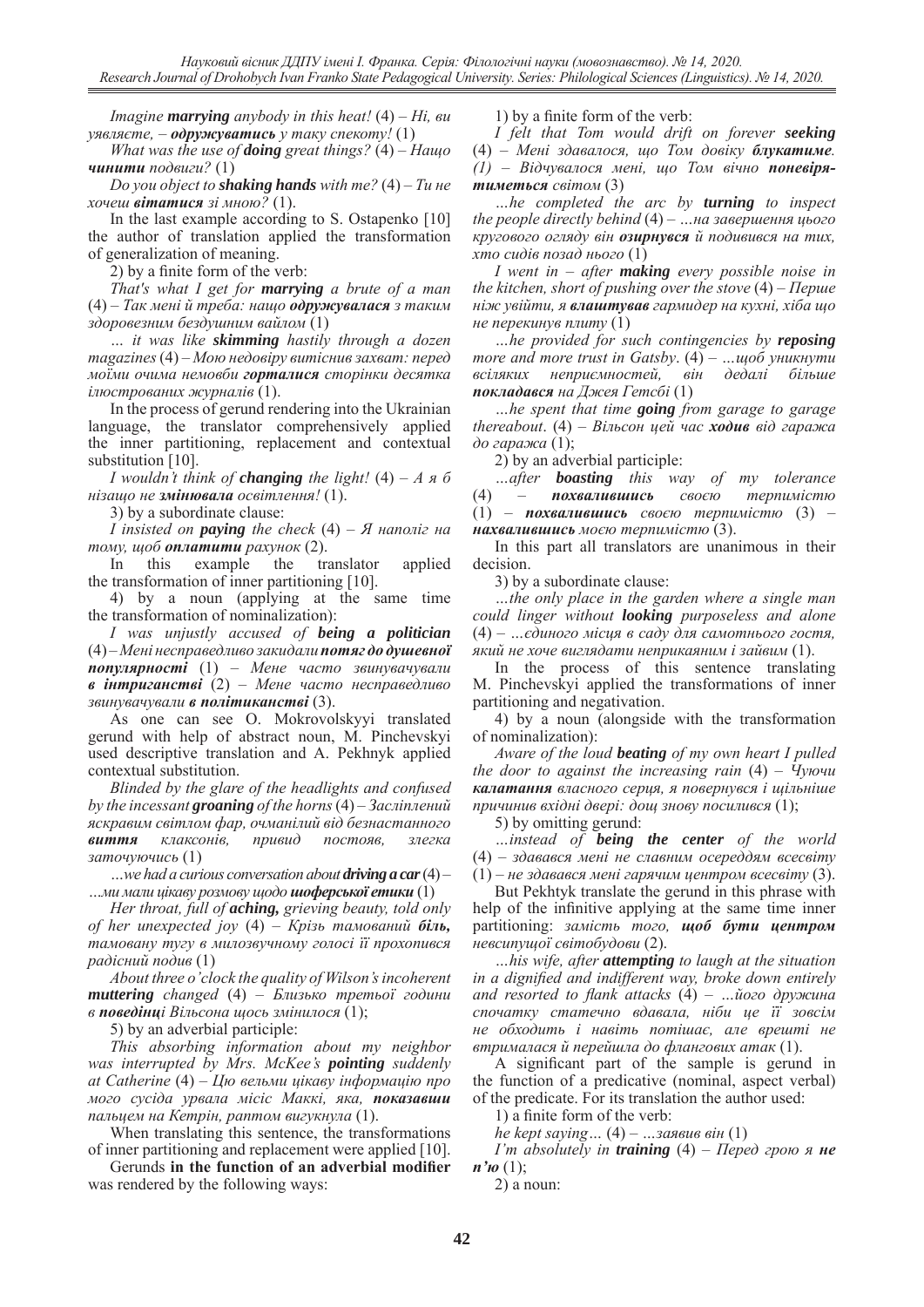*When Jordan Baker had finished telling all this we had left the Plaza.* (4) – *На той час, коли Джордан Бейкер закінчувала свою розповідь, ми вже залишили «Пласу»* (1)

*One of my most vivid memories is of coming back West from prep school and later from college at Christmas time* (4) – *Один з найяскравіших спогадів у моєму житті – це поїздка додому на різдвяні канікули, спочатку зі школи, а потім – з університету* (1);

3) the infinitive:

*…feel like criticizing* (4) – *захочеться когось судити* (1) – *заманеться когось критикувати* (2) –

*закортись когось огудити* (3).<br>While translating gerund While translating gerund with infinitive M. Pinchevskyi and O. Mokrovolskyyi applied contextual substitution, and A. Pekhnyk – adaptive transcoding.

*…her brother began throwing mean looks in my direction* (4) – *…її брат почав дивитися на мене вовком* (1)

*A maid began opening the upper windows of his house* (4) – *На горішньому поверсі покоївка почала відчиняти вікна* (1)

*…when I came in she jumped up and began wiping at it with her handkerchief before a mirror* (4) – *…коли я ввійшов, вона зірвалася на ноги й почала витирати їх хусточкою перед дзеркалом* (1)

*…as though there was more struggling upon them than a wisp of startled air* (4) – *… наче з них от-от мало вихопитися щось важливіше за струминку повітря* (1);

4) a subordinate clause:

*Almost the last thing I remember was standing with Daisy and watching the moving-picture director and his Star* (4) – *Пам'ятаю, вже під кінець вечора ми з Дейзі стояли, спостерігаючи кінорежисера та його зірку* (1).

In this sentence, the gerund *watching* was translated by an adverbial participle, and on the level of the whole sentence an inner partitioning was applied.

To translate the gerund in the function of an attribute the following ways and transformations were applied:

1) a noun:

*Reserving judgments is a matter of infinite hope* (4) – *Стриманість у судженнях вселяє невичерпну надію* (1)

*Myrtle pulled her chair close to mine, and suddenly her warm breath poured over me the story of her first meeting with Tom* (4) – *Міртл присунула своє крісло до мого і, гаряче дихаючи, раптом вихлюпнула на мене історію свого знайомства з Томом* (1);

2) the infinitive:

*intention of reading*  $(4)$  – *намір* **прочитати**  $(1)$  – *намір прочитати* (2) – *намір перечитати* (3).

It should be mentioned that the Ukrainian infinitive is also used in the function of attribute by all the translators.

*…he says he's read a Chicago paper for years just on the chance of catching a glimpse of Daisy's name* (4) – *Він майже нічого не знає про Тома, хоч каже, що всі ті роки переглядав чиказькі газети, сподіваючись натрапити на якусь згадку про Дейзі* (1)

*…with the double purpose of overtaking Daisy and leaving Wilson behind* (4) – …*охоплений* 

*подвійним бажанням – наздогнати Дейзі й утекти від Вільсона* (1)

*She must have broken her rule against drinking that night* (4) – *Певно, того вечора вона зрадила своє правило не питии* (1);

3) a subordinate clause:

*But I can still read the gray names, and they will give you a better impression than my generalities of those who accepted Gatsby's hospitality and paid him the subtle tribute of knowing nothing whatever about him* (4) – *Він давно застарів і вже розсипається. Але вицвілі записи все ще можна розібрати, і вони краще, ніж мої поверхові спостереження, покажуть вам, які люди користувалися гостинністю Гетсбі, люб'язно віддячуючи господареві тим, що нічогісінько про нього не знали* (1);

4) a participle:

*But I knew I had discovered a man of fine breeding after I talked with him an hour* (4) – *Вірите, якусь годину з ним побалакав – і зрозумів, що переді мною прекрасно вихована людина* (1).

The author of the translation applied in the given example transformations of inner partitioning, permutation and contextual substitution.

5) a finite form of the verb:

*He announced that he had a way of finding out*  $(4)$  – *Він заявив, що знає*… (1)

*And we all took the less explicable step of engaging the parlor of a suite in the Plaza Hotel* (4) – *Позад нас уже обурено сигналив ваговоз, – їдьте за нами – повз Центральний парк, з південного боку, до готелю «Плаза»* (1);

6) adjective:

*a dozen volumes on banking* (4) – *кільканадцять посібників з банківської справи* (1) – *гора підручників з банківської справи* (2) *– добрячий десяток томів з банківської справи* (3).

All translators applied descriptive translation while rendering gerund into Ukrainian in this example.

7) omitting gerund:

*He smiled – and suddenly there seemed to be a pleasant signifi cance in having been among the last to go* (4) – *Він усміхнувся, і мені раптом здалося, що він радіє з того, що я йду від нього одним з останніх, що він хотів цього* (1).

While working with the texts of the original and translation only a few examples of gerund in the function of a subject were spotted. To render them into Ukrainian M. Pinchevskyi applied a noun (alongside with nominalization), infinitive and a finite form of the verb:

*…my rushing anxiously up the front steps was the first thing that alarmed any one* (4) – *…нервова квапливість моєї ходи стала для слуг першим сигналом тривоги* (1).

**Conclusions and perspectives of further research in this field.** Having analyzed various forms of the gerund and gerundial constructions in the novel "The Great Gatsby" by F. S. Fitzgerald and its translations performed by M. Pinchevskyi, O. Makrovolskyi and A. Pekhnyk. we concluded that:

The Ukrainian language lacks the form of the gerund, which is rater often used in English. The gerund can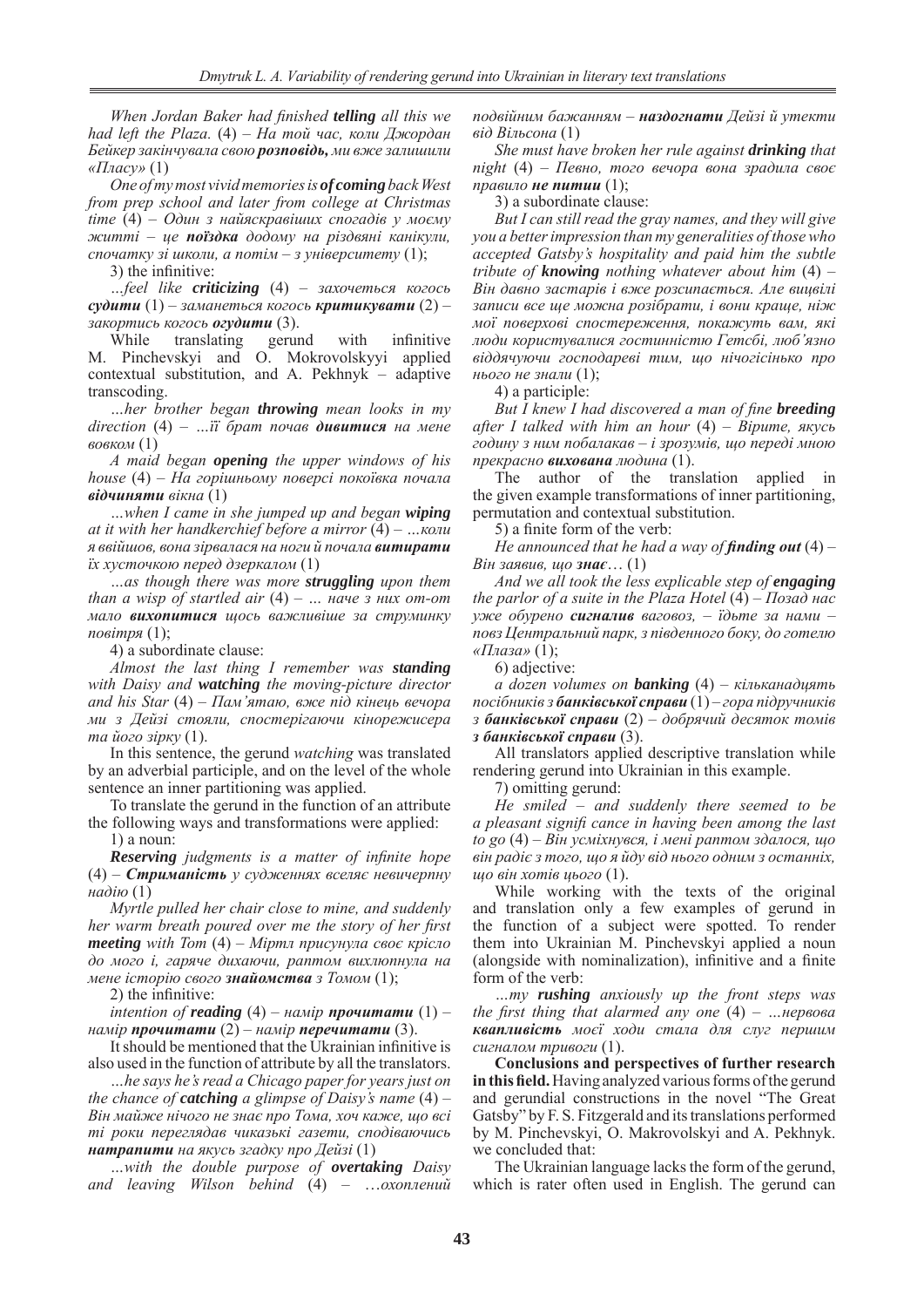be translated into Ukrainian: by an infinitive, a noun, an adverb, a predicative form of a verb (predicate) of a subordinate sentence. After the verbs *need, deserve, require, want* and the adjective *worth (while)*, the active form of the gerund can be used with a passive meaning.

The largest part of the sample consists of sentences with gerunds, which are translated into Ukrainian by infinitives, nouns and adverbial participles. Sentences that are translated by the predicative form of the verb also have a prominent place among the analyzed sentences.

The gerund, which is used with the prepositions *on, before, in, into, about, at, as well as* after the verbs *mind, start, finish*, etc., is translated by the infinitive.

The gerund with the prepositions *for, before, of*, etc., as well as gerund, which is used in the sentence in the function of direct object, is translated by Ukrainian noun.

The gerund used with the prepositions *in, by, without, after*, as well as sentences in which the gerund performs the function of adverbial modifier (of manner, time, etc.) is translated by the adverbial participle.

Quite often we can observe that the gerund is translated into Ukrainian by the predicative form of the verb (predicate) of the subordinate sentence.

One of the techniques that helps a translator to make an accurate and concise translation is transformations.

Thus, literary translation is freer than the translation of texts of other genres. Often the translator departs from the direct transmission of the original in order to enhance the artistic and aesthetic effect. Of course, when choosing a method of translation not only the idea of the author of the text does play a big role, but the views of the translator as well. Translator chooses one or another method, relying on his translation instinct, based on knowledge and experience, so the last word in most cases is after a translator-practitioner. Based on the analysis by systematizing the material studied by many scholars, we have identified the most common translation options of gerund and gerundial constructions translation, as well as its features and difficulties.

#### **BIBLIOGRAPHY**

1. Бабенко О., Марчуков Є. Стилістичні прийоми психологічного зображення персонажів у романі Френсіса Скотта Фіцджеральда «Великий Гетсбі». *Науковий вісник Національного університету біоресурсів і природокористування України. Серія: Філологічні науки*. 2016. № 248. С. 121–126.

2. Бесєдіна Т. Г., Савчук К. А. Граматичні особливості перекладу герундія на українську мову. URL: http://intkonf.org/besedina-tg-savchuk-ka-gramatichniosoblivosti-perekladu-gerundiya-na-ukrayinsku-movu/

3. Борисова О. В. Особливості відтворення метафори в українському перекладі роману Ф. С. Фіцджеральда «Великий Гетсбі». *Мовні і концептуальні картини світу*. Київ : Видавничий дім Дмитра Бураго, 2010. Вип. 31. С. 17–22.

4. Верба Г. В., Верба Л. Г. Граматика сучасної англійської мови. Київ : ТОВ «ВП Логос», 2004. 341 с.

5. Григоренко В. А. Англійський герундій крізь призму генеративної парадигми. *Studia-linguistica*. 2013. Т. 7. С. 12–20.

6. Корунець І. В. Теорія і практика перекладу (аспектний переклад) : підручник. Вінниця : Нова книга, 2001. 448 с.

7. Матвєєва К. В., Мікрюков О. О. Типи лексичних трансформацій при перекладі художніх творів (на матеріалі творів Ф. С. Фіцджеральда "Tender is the night" та "The Great Getsby"). URL: http://www.rusnauka.com/3\_ANR\_2014/ Philologia/7\_156404.doc.htm

8. Нагорна М. Шляхи перекладу герундія українською мовою. *Наука. Освіта. Молодь*. 2015. C. 12–13. URL: https://library.udpu.edu.ua/library\_files/stud\_konferenzia/2015\_2/2.pdf

9. Науменко Л. П., Гордєєва А. Й. Практичний курс перекладу з англійської мови на українську : навч. посібник. Вінниця : Нова книга, 2011. 136 с.

10. Остапенко С. А. Аналіз відтворення герундія та герундіальних конструкцій і їх трансформацій в українському перекладі роману Ф. С. Фіцджеральда «Великий Гетсбі». *Рідне слово в етнокультурному вимірі* : зб. наук. праць. Дрогобич : Посвіт, 2016. С. 342–353.

11. Стандрет В. В. Особливості перекладу герундія та герундіальних конструкцій (на матеріалі творів Дж. К. Роулінг «Гаррі Поттер») : дипломна робота / ТНПУ ім. В. Гнатюка, ф-т іноземних мов; наук. кер. А. Й. Гуменчук. Тернопіль, 2011. 94 с.

12. Смаровоз В. Г. Національно-культурна ідентичність американців у художньому дискурсі та способи її відтворення в українському перекладі : автореферат наукової роботи на здобуття кваліфікації магістра. Чорноморський національний університет імені Петра Могили. URL: https://krs.chmnu.edu.ua/jspui/bitstream/123456789/405/1/%D0%B0%D 0%B2%D1%82%D0%BE%D1%80%D0%B5%D1%84%D0%B5%D1%80%D0%B0%D1%82%20%D0%A1%D0%BC%D0 %B0%D1%80%D0%BE%D0%B2%D0%BE%D0%B7.pdf

13. Фролова Ю. Типи комплексних лексико-граматичних трансформацій в англо-українському художньому перекладі. *Гуманітарна освіта в технічних вищих навчальних закладах:* зб. наук. праць факультету лінгвістики Гуманітарного інституту Національного авіаційного університету. Київ : ДП «Інформ.-аналіт. агентство». 2009. Вип. 18. С. 3–11.

### **ДЖЕРЕЛА ІЛЮСТРАТИВНОГО МАТЕРІАЛУ**

1. Ф. Скотт Фіцджеральд. Великий Гетсбі. Ніч лагідна / пер. з англ. Мар Пінчевський. Харків : Фоліо, 2013. 397 с. URL: https://www.ukrlib.com.ua/world/printit.php?tid=1164

2. Ф. Скотт Фіцджеральд. Великий Гетсбі / пер. з англ. А. Пехник. Київ : Знання, 2014. 397 с. URL: https://www.yakaboo.ua/velikij-getsbi-1845577.html

3. Фіцджеральд Ф. Великий Ґетсбі / пер. з англ. О. Мокровольського. Тернопіль : Навчальна книга – Богдан, 2016. 320 с. URL: https://www.yakaboo.ua/velikij-getsbi-1503386.html#media\_popup

4. F. Scott Fitzgerald. Great Gatsby. URL: https://ru.bookmate.com/reader/Qv3cRTMl?resource=book